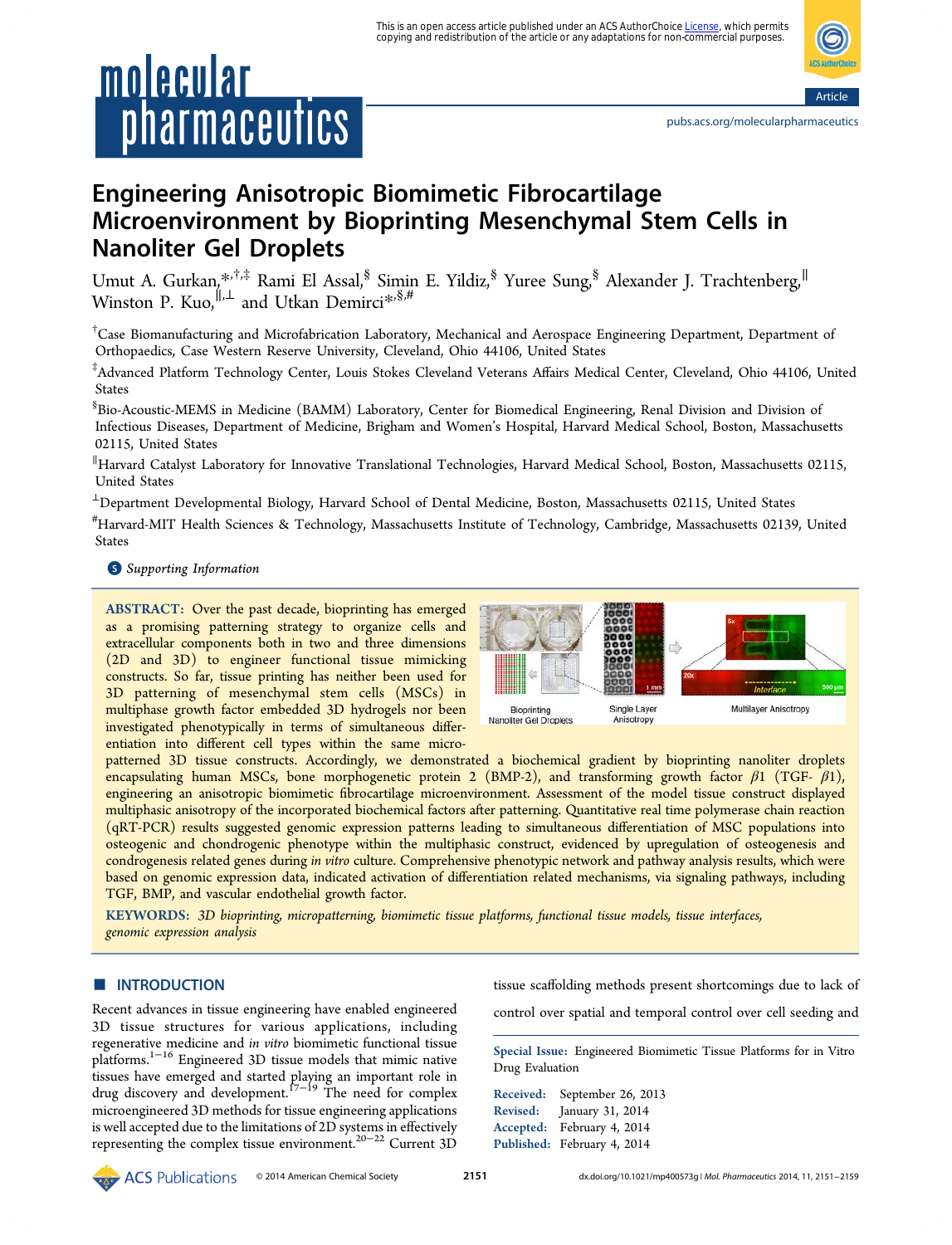<span id="page-1-0"></span>extracellular matrix (ECM) composition.<sup>[4](#page-6-0)[,13](#page-7-0),[22](#page-7-0)-[24](#page-7-0)</sup> To engineer 3D biomimetic multiphase complex tissue structures such as tissue interfaces, it is critical to have control over the microenvironment components, including cellular, extracellular, and biological factor gradients in microscale. As a result of recent advances in stem cell biology, it is possible to create microenvironments which can direct controlled differentiation of cells and, hence, facilitate reorganization of the bioengineered structures toward a specific tissue phenotype.<sup>[25](#page-7-0)</sup>

Designs involving single-phasic,<sup>[26](#page-7-0),[27](#page-7-0)</sup> dual-phasic,<sup>[28](#page-7-0)</sup> and con-tinuous-gradation<sup>[29](#page-7-0)</sup> scaffolds have been developed. However, the small scale of the tissue interfaces (Figure 1A,B), which range



Figure 1. Complex anisotropic organization of the fibrocartilage phase at the bone−tendon interface. (A) Both tendon and bone tissues are rich in collagen type I with significant difference in cellular composition. Tendon (soft tissue) attaches to bone (hard tissue) through an anisotropic insertion site: the fibrocartilage phase. Scale bars in the figures represent 50  $\mu$ m, 1 mm, and 50  $\mu$ m, respectively. (B) Fibrocartilage phase presents an intricate gradation in terms of structure, ECM components, cells, and biological factors in a diminutive space (∼1−2 mm in length). (C) Fibrocartilage phase is composed of four continuous and intertwined phases: (i) tendon (proper), (ii) fibrocartilage, (iii) mineralized fibrocartilage, and (iv) bone. (D) We mimicked the native fibrocartilage phase via 3D micropatterning nanoliter gel encapsulated hMSCs, ECM components, and compositions of biochemical factors, BMP-2 and TGF- $\beta$ 1 in a multiphase pattern. Tendon and bone junction photograph was adapted from Wopenka et al.,<sup>[49](#page-7-0)</sup> copyright 2008, and reproduced with permission of Society for Applied Spectroscopy.

from 50  $\mu$ m to 2 mm in length (depending on tissue, species and age),<sup>[30,31](#page-7-0)</sup> presents significant challenges in engineering the microscale anisotropy observed in extracellular, biochemical, and cellular composition.<sup>[32](#page-7-0)</sup> Therefore, in the case of interface tissue engineering, there is an unmet need for advanced biomanufacturing methods to mimic the intricate microscale 3D anisotropic environment with precision. Bioprinting can overcome the limitations of existing tissue scaffolding methods in interface

tissue engineering by providing control over encapsulation and patterning of the cells and the accompanying ECM components in microscale.<sup>[23](#page-7-0),[33](#page-7-0)</sup>

Bioprinting involves the use of computer-aided transfer processes for patterning and assembling living and nonliving materials with a prescribed 2D or 3D organization to produce bioengineered structures serving in regenerative medicine, drug discovery, and basic cell biology studies.<sup>[34](#page-7-0)</sup> Bioprinting, biomanufacturing, and multilayer fabrication methods have been used to control cell patterning and seeding.[4,11](#page-6-0)[33](#page-7-0),[35](#page-7-0)−[44](#page-7-0) In this study, we expand the use of microscale bioprinting to facilitate engineering of the complex anisotropic fibrocartilage tissue phase via nanoliter encapsulation and printing of MSCs along with biochemical factors and ECM components (Figure 1C,D). MSCs were used in this study as they are the common progenitors of musculoskeletal tissues, including bone and cartilage.<sup>[45,46](#page-7-0)</sup>

Phenotypic characterization of cells within in vitro culture models by genomic expression analysis provides essential generic indicators and high-content biomarkers for drug testing and for studying the impact of uncharacterized perturbations on cells.<sup>[17,47](#page-7-0),[48](#page-7-0)</sup> In this work, we investigated the state of the patterned cells within the 3D multiphasic tissue constructs in terms of a comprehensive genomic expression analysis, which is directly relevant to development of new in vitro functional models and their use in drug discovery. Through genomic expression analysis, we demonstrate the potential of bioprinting in engineering functional biomimetic multiphase 3D tissue models, such as the fibrocartilage phase at the soft and hard tissue interface.

#### **EXPERIMENTAL SECTION**

Micropatterning and in Vitro Culture of Fibrocartilage Phase. A computer-aided design of the bioprinting pathway was first generated (Figure [2](#page-2-0)A) for each experimental group. Microdroplets of Bioinks were generated in a sterile laminar flow hood under controlled humidity by cell-encapsulating droplet generation system developed in our laboratory.<sup>[9](#page-6-0)[,33](#page-7-0),50,5</sup> Using the valve-based droplet ejector setup, the Bioink droplets composed of cell encapsulating hydrogel were printed on gelcoated substrates (Transwell permeable culture inserts, Corning Inc., Figure [2](#page-2-0)B). The nominal droplet size was around 300  $\mu$ m in diameter following deposition on the substrate (Figure [2C](#page-2-0),D). The interdroplet distance was determined by the size of the droplets residing on the substrate, which was around 700  $\mu \mathrm{m}$ measured from center to center (Figure [2](#page-2-0)D). Multiple layers of these droplets were printed and photo-cross-linked layer-bylayer using ultraviolet light (UV) at a power setting of 6.9 mW/ cm<sup>2</sup> for 30 s based on earlier work.<sup>[4](#page-6-0)</sup> Bioprinted and photo-crosslinked multiple layers were merged forming a seamless and continuous 3D tissue structure (Figure [2](#page-2-0)D). Methacrylated gelatin precursor solution (5%) with photoinitiator for photocross-linking (0.5%, Irgacure 2959) was used as the major constituent of the Bioink, as we described previously.<sup>[4](#page-6-0)</sup> Diffusion and integration of the phases were assessed using the fluorescent Rhodamine B (red; 0.04 mM; 479 Da) and Dextran-Alexa Fluor 488 (green; 0.01 mM; 10 kDa). To bioprint the fibrocartilage phase, hydrogel solution was supplemented with human MSCs (hMSCs, Lonza) at a concentration of  $10<sup>6</sup>$  cells per milliliter of hydrogel and growth factors (BMP-2 at 20 ng per mL of hydrogel; TGF-β1 at 10 ng per mL of hydrogel; human recombinant growth factors from R&D Systems). To maintain cellular viability during bioprinting, Bioink was supplemented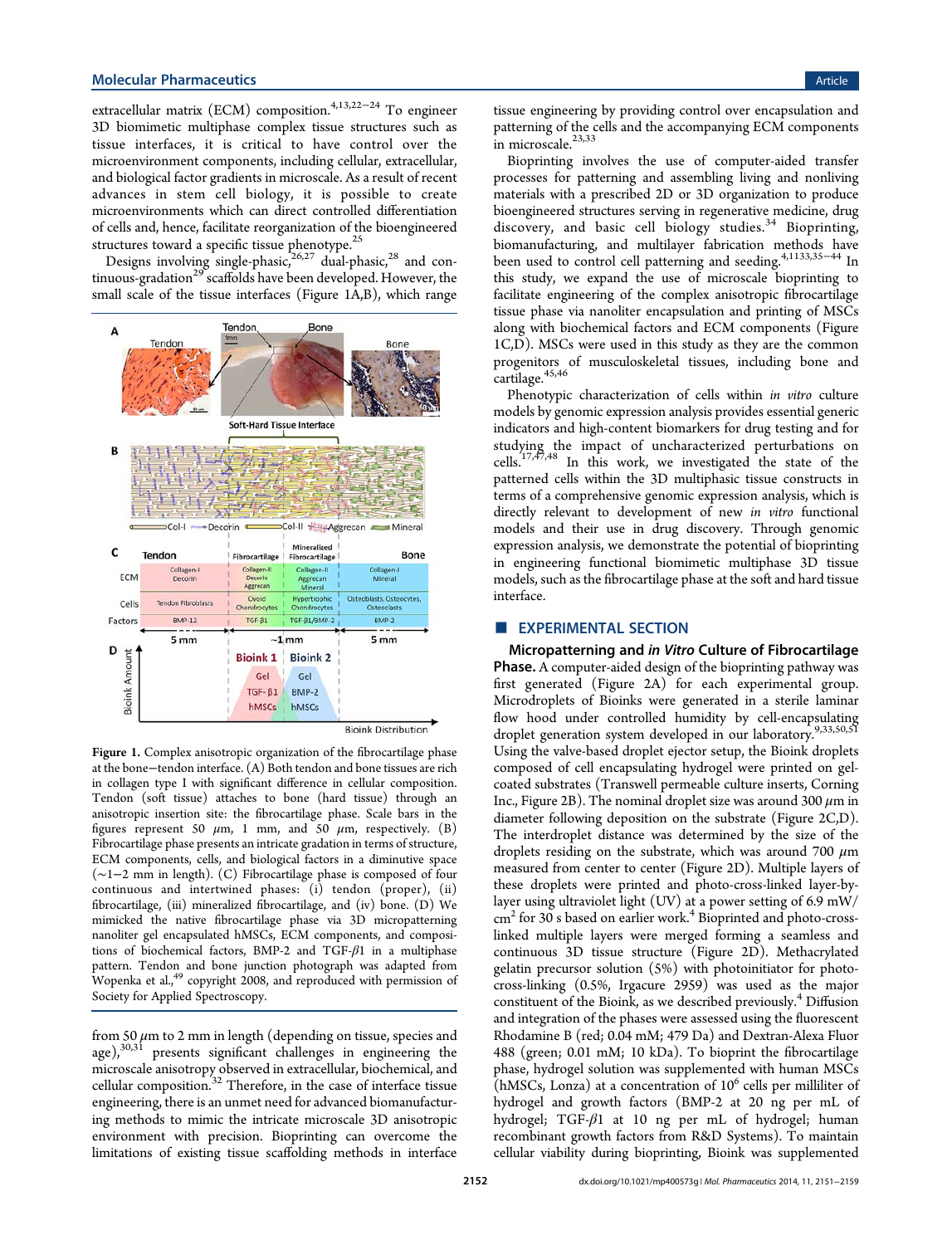<span id="page-2-0"></span>

Figure 2. Micropatterning and bioprinting the anisotropic 3D fibrocartilage phase. (A) A computer-aided drawing and a path map of the bioprinter was developed. Experimental groups and corresponding Bioink compositions were determined. (B) Nanoliter droplets encapsulating hMSCs, ECM components, and growth factors were deposited on a cell culture insert covered with a thin layer of hydrogel. The lower part of the insert was filled with DPBS to keep the deposited nanoliter droplets hydrated. Each layer was photo-cross-linked using UV light to stabilize the structure. (C) The patterned nanoliter droplets initially form a single layer structure on the insert. (D) Single layer design and layer-by-layer deposition can be repeated to achieve a multilayered 3D tissue construct in a single phase or multiphase format. When multiple layers of these droplets are printed and cross-linked, they merge forming a seamless and continuous 3D tissue structure.

with 10% culture medium and the pH was neutralized to 7.0 using 0.1 M sodium hydroxide solution. hMSCs were mixed into the Bioink and patterned in microdroplets with BMP-2 and TGF- $\beta$ 1 growth factors in single phase or multiphase pattern representing the fibrocartilage phase. We evaluated four different Bioink compositions to investigate the effect of bioprinting based patterning on engineered fibrocartilage phase: (1) multiphase TGF- $\beta$ 1 and BMP-2 patterning with hMSCs, (2) single phase TGF- $\beta$ 1 patterning with hMSCs, (3) single phase BMP-2 patterning with hMSCs, and (4) control (no growth factors, hMSCs only). The culture medium was composed of  $\alpha$ -MEM (Sigma), 10% MSC-qualified-FBS (Invitrogen), 60 U/mL Pen-Strep (Invitrogen), and 2.5  $\mu$ g/mL Fungizone (Sigma), based on

our earlier work.<sup>[6](#page-6-0),[13,14](#page-7-0),[16](#page-7-0)</sup> The culture medium was changed every two days, and all samples were maintained at 37 °C, 5%  $CO<sub>2</sub>$ , 95−99% relative humidity (to prevent dehydration) throughout the experiment (up to 36 days). To evaluate cell viability in the bioprinted constructs, cells were stained with fluorescent dyes of calcein-AM and propidium iodide (Live-Dead assay, Invitrogen) after bioprinting was completed.

Quantitative RT-PCR Analysis. Extraction and isolation of mRNA was performed separately and individually for (i) control, (ii) single phase BMP-2, (iii) single phase TGF- $\beta$ , and (iv) multiphase BMP-2 and TGF- $\beta$  groups using the TRIzol reagent and following the manufacturer's RNA isolation protocol (Invitrogen). qRT-PCR array analysis was used to assess the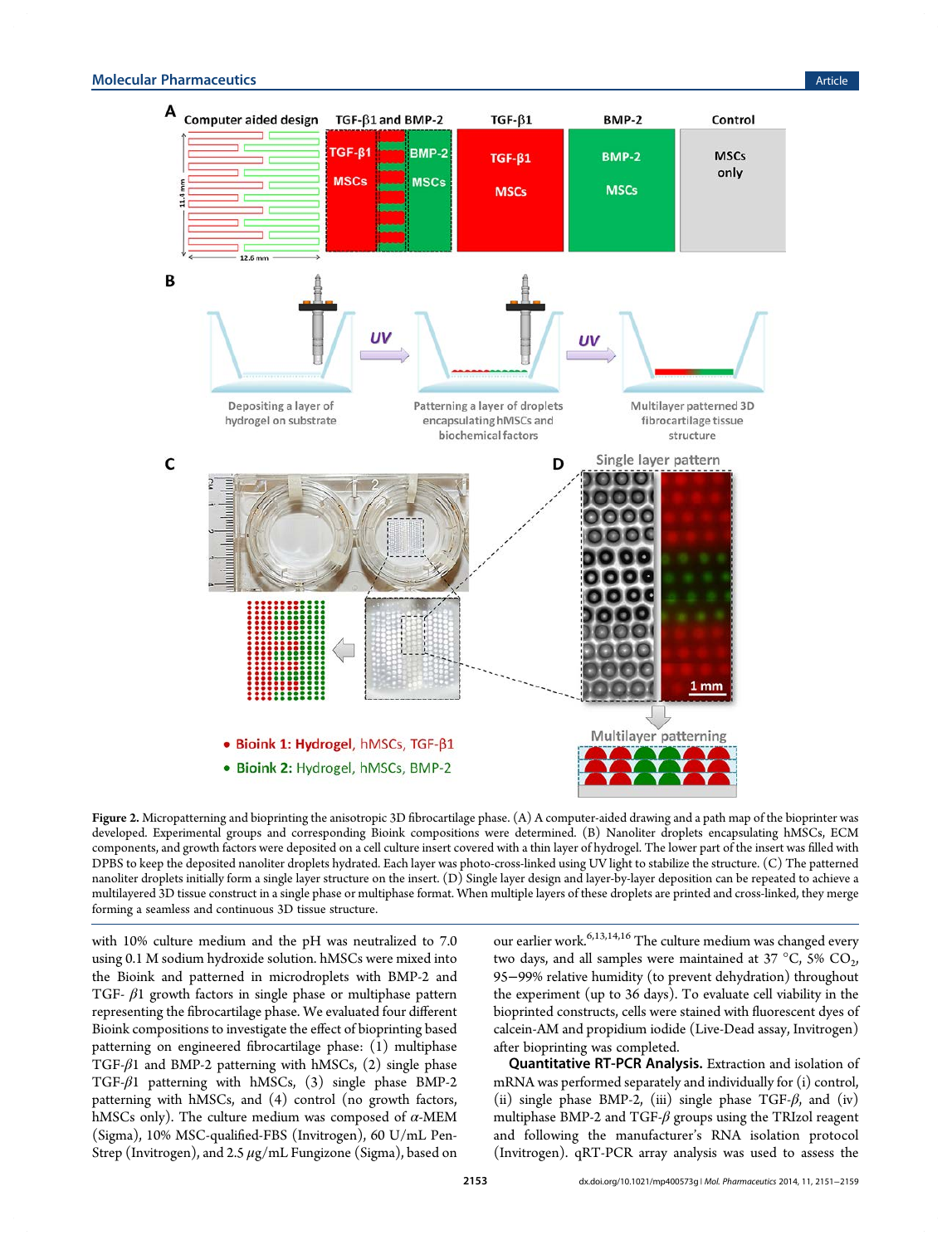<span id="page-3-0"></span>

Figure 3. Micropatterned anisotropic fibrocartilage phase. (A) The predesigned architecture was realized via depositing and patterning nanoliter droplets encapsulating hMSCs and compositions of TGF-β1 and BMP-2. Red color zone represents the TGF-β1 patterned section, and green color represents the BMP-2 patterned section. Red to green color transition region in the engineered construct (indicated by dashed line) was observed to be around ∼1−2 mm in length, which mimics the native fibrocartilage interface region. Scale bar represents 500 μm of length. (B) Viability of hMSCs was assessed via a live/dead assay one day after deposition and micropatterning of nanoliter droplets at various magnifications using phase contrast and fluorescent microscopy. Cell viability was greater than 90%, indicated by green colored cells. Cells displayed typical healthy morphology in the bioprinted constructs. Scale bars represent 500  $\mu$ m of length for the upper images, and 100  $\mu$ m of length for the lower images.

differentiation of hMSCs to bone, cartilage, tendon, adipose, and muscle phenotypes after 14, 21, and 36 days of culture. Genomic expression analysis was performed using the Human Mesenchymal Stem Cell RT<sup>2</sup> Profiler PCR Array (PAHS-082Z, SABiosciences, Qiagen, Valencia, CA) for the expression of 84 key genes according to manufacturer's instructions utilizing Roche LightCycler 480 instrument. The data generated were analyzed using the SABioscience software. Normalization was performed using arithmetic mean utilizing housekeeping genes (ACTB, B2M, GAPDH, HPRT1, RPLP0). The genes were initially categorized in terms of stemness markers, MSC-specific markers, and other genes associated with MSCs. Stemness markers were grouped as FGF2, INS, LIF, POU5F1, SOX2, TERT, WNT3A, ZFP42. MSC-specific markers were categorized as ALCAM, ANPEP, BMP2, CASP3, CD44, ENG, ERBB2, FUT4, FZD9, ITGA6, ITGAV, KDR, MCAM, NGFR, NT5E, PDGFRB, PROM1, THY1, VCAM1. Other genes associated with MSCs were ANXA5, BDNF, BGLAP, BMP7, COL1A1, CSF2, CSF3, CTNNB1, EGF, FUT1, GTF3A, HGF, ICAM1, IFNG, IGF1, IL10, IL1B, IL6, ITGB1, KITLG, MITF, MMP2, NES, NUDT6, PIGS, PTPRC, SLC17A5, TGFB3, TNF, VEGFA, VIM, VWF. MSC differentiation markers were categorized in four main groups: (i) genes involved in osteogenesis and chondrogenesis, namely, BMP2, BMP4, BMP6, COL1A1, ERBB2, FGF10, GDF6, HDF, IGF1, IL10, IL6, KDR, LIF, RUNX2, SOX9, TBX5, TGFB1, TGFB3, VEGFA, WNT3A; (ii) genes involved in adipogenesis, namely, PPARG, RHOA, RUNX2; (iii) genes involved in myogenesis, namely, JAG1, NOTCH1; and (iv) genes involved in tenogenesis, namely, BMP2, GDF15, SMAD4, TGFB1.

Pathway and Network Analysis. Comprehensive network and pathway analyses were performed using the qRT-PCR data and GeneGo Metacore Software and Database. For GeneGo Metacore pathway and network analysis, fold regulation data obtained from qRT-PCR results were used. To eliminate the noise level data points, intensity levels and fold change data were compared for each sample at each time point. Fold change values were determined relative to control group, which included only hMSCs and did not include any growth factors. According to this comparison, the genes were categorized in the following groups: (i) single phase BMP-2, (ii) single phase TGF- $\beta$ , and (iii)

multiphase BMP-2 and TGF-β. Before analysis, the general threshold value was set as 1.3 and the p-value was set as 0.01 for all time points and samples. Next, GO processes were determined for day 14 (Table S1 in the [Supporting Information\)](#page-6-0), day 21 (Table S2 in the [Supporting Information](#page-6-0)), and day 36 (Table S3 in the [Supporting Information](#page-6-0)) for all three categories. Similarly, pathway maps were determined for day 14 (Figure S1 and Table S4 in the [Supporting Information](#page-6-0)), day 21 (Figure S2 and Table S5 in the [Supporting Information\)](#page-6-0), and day 36 (Figure S3 and Table S6 in the [Supporting Information](#page-6-0)). Process networks were obtained for day 14 (Table S7 in the [Supporting](#page-6-0) [Information\)](#page-6-0), day 21 (Table S8 in the [Supporting Information\)](#page-6-0), and day 36 (Table S9 in the [Supporting Information\)](#page-6-0). Finally, map folders (Figure S4 in the [Supporting Information\)](#page-6-0) were determined for all time points using GeneGo software.

#### ■ RESULTS AND DISCUSSION

Anisotropy and Multiphase Patterning of Engineered 3D Fibrocartilage Tissue Model. We studied the distinctness and integration of the bioprinted phases by using large molecular weight fluorescent dyes, Rhodamine B (red) and Dextran-Alexa Fluor 488 (green), where red color represents the TGF- $\beta$ 1 phase and the green color represents the BMP-2 phase (Figure [2](#page-2-0)A−C). The printed multiphase hydrogel structure representing an anisotropic tissue unit displayed boundaries between the individual droplets immediately after printing (Figure [2](#page-2-0)D). The dyes were considered to mimic the embedded growth factors in different phases in constructs, and they were employed to visualize the anisotropy after patterning (Figure 3A). Release and delivery of growth factors from hydrogel carriers have been extensively studied for applications in tissue engineering and regenerative medicine.[58](#page-8-0)−[60](#page-8-0) In this study, our aim was to retain the growth factors in the patterned hydrogel constructs together with the cells, which would assist in differentiation of embedded stem cells toward osteogenic and chondrogenic phenotypes in the patterned structures. Imaging after patterning indicated a limited integration and a gradient between the two adjacent phases, and a distinction was still present between the bulk of two phases (Figure 3A). In a smaller scale, the boundaries were observed to fade and smooth transitions emerged between the two phases after the multilayer printing process was completed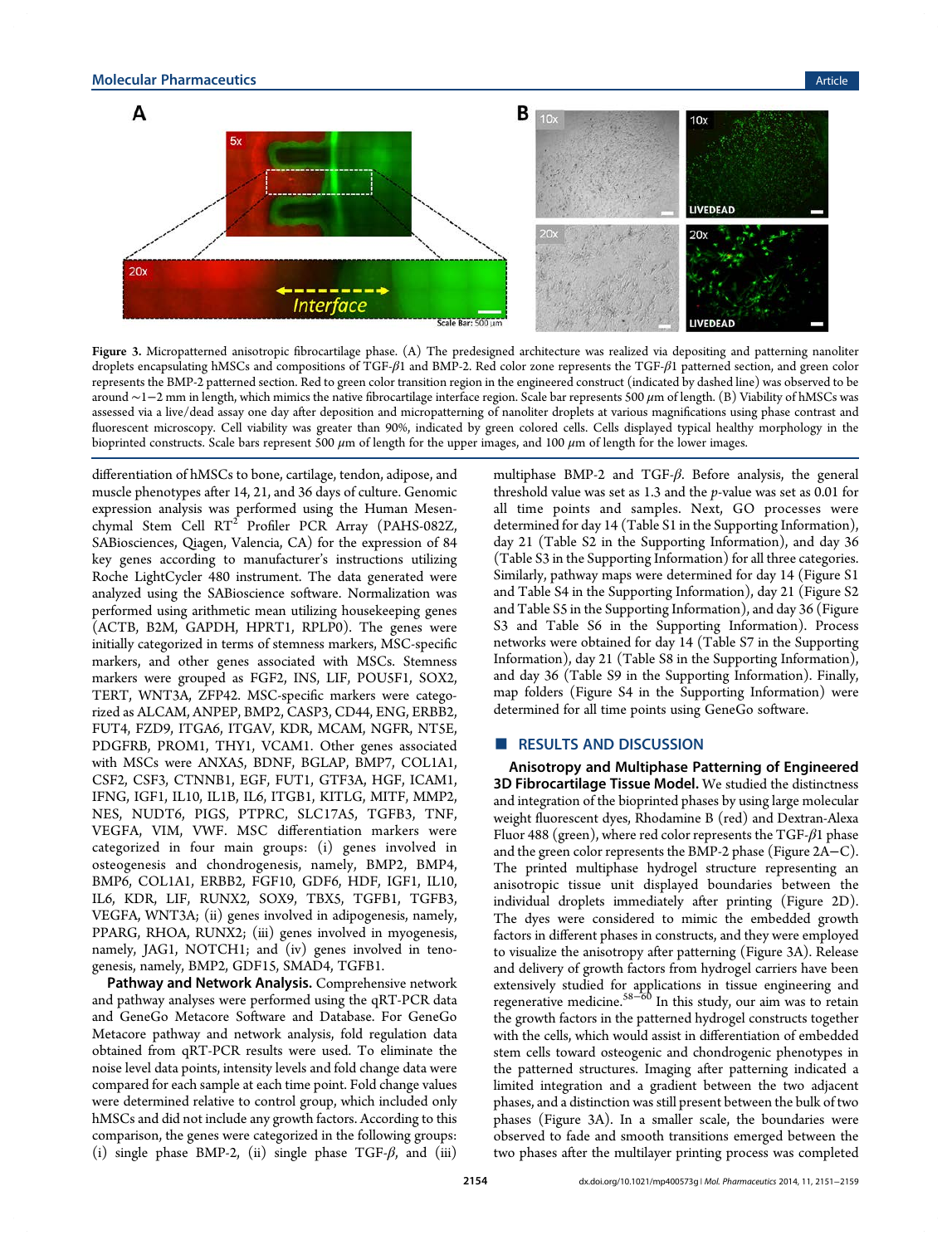

Figure 4. Osteogenesis and chondrogenesis related genes in single phase and multiphase samples for days 14, 21, and 36. (A) Red color intensity in osteogenesis and chondrogenesis related genes in BMP-2 and TGF-β1 patterned groups, especially after 36 days of culture, suggests simultaneous expression of these two phenotypes in the engineered tissue constructs. (B) Fold changes were higher for most osteogenesis and chondrogenesis related genes in the multiphase BMP-2 and TGF- $\beta$  tissue construct compared to single phase constructs after 36 days in culture.

(Figure [3](#page-3-0)A inset). The transition region in the tissue construct (indicated by the dashed line in the Figure [3A](#page-3-0) inset) was observed to be around ∼1−2 mm in length, which mimics the native fibrocartilage interface region. A similar integration pattern between the phases was considered to be present in the case of growth factor and cell patterning.

Most biomaterials and scaffolding approaches result in mismatch of compositional properties at the tissue interface due to the lack of the physiological anisotropy.[52,53](#page-7-0) Soft−hard tissue interfaces between tendon, ligament, cartilage, and bone are complex, and they are composed of four main zones: (i) soft tissue proper, (ii) fibrocartilage, (iii) mineralized fibrocartilage, and (iv) bone, in a microscale intricate organization.<sup>4</sup> Mimicking the functional integration site of soft tendon tissue to rigid bone tissue can be attained by regenerating the fibrocartilage phase, which requires population by multiple cell types and associated ECM heterogeneity similar to a native tissue interface.<sup>[2](#page-6-0)</sup> An anisotropic and stratified structure is essential to mimic the mechanical, compositional and cellular features of the tissue interface. The transition occurs in a microscopic space (50 μm to ~1−2 mm, depending on species and age)<sup>[30,31](#page-7-0)</sup> with dramatic change in cellular, ECM, and biological factor composition (Figure [1\)](#page-1-0), which could be mimicked using bioprinting method.

Morphological Organization and Characterization of Embedded Cells in Multiphase Patterned Tissue Structure. In an earlier study, we presented an extensive genomic analysis of stem cell markers in bioprinted stem cells, which infer the proliferation potential of the printed cells.<sup>[50](#page-7-0)</sup> In this study, to test the viability of the cells after patterning, we performed calcein-AM and propidium iodide based viability assay on the cells. Cell viability was observed to be greater than 90% after micropatterning (Figure [3B](#page-3-0)) in the engineered fibrocartilage phase. This result indicated that bioprinting did not significantly affect cell survival, which is consistent with our earlier studies.<sup>[9](#page-6-0),[33,50](#page-7-0),[51](#page-7-0)</sup> Cells displayed typical healthy morphology generally observed in hydrogels (Figure [3B](#page-3-0)).

Genomic Expression Analysis on Single Phase and Multiphase Patterned Tissue Models. Quantitative RT-PCR genomic expression analysis results demonstrated that most of the osteogenesis and chondrogenesis related genes analyzed were simultaneously upregulated in multiphase BMP-2 and TGF-β1 patterned constructs, especially after long-term culture (Figure 4A). Fold change values were observed to be higher for most osteogenesis and chondrogenesis related genes in the multiphase BMP-2 and TGF- $\beta$  construct compared to single phase constructs after 36 days in culture (Figure 4B). A number of tendon, muscle, and adipose tissue related genes were also expressed at lower upregulation values (Figure [5\)](#page-5-0).

Various growth factors, including BMP-2 and TGF- $\beta$ superfamily factors, have previously been immobilized in combination with ECM components by utilizing the inherent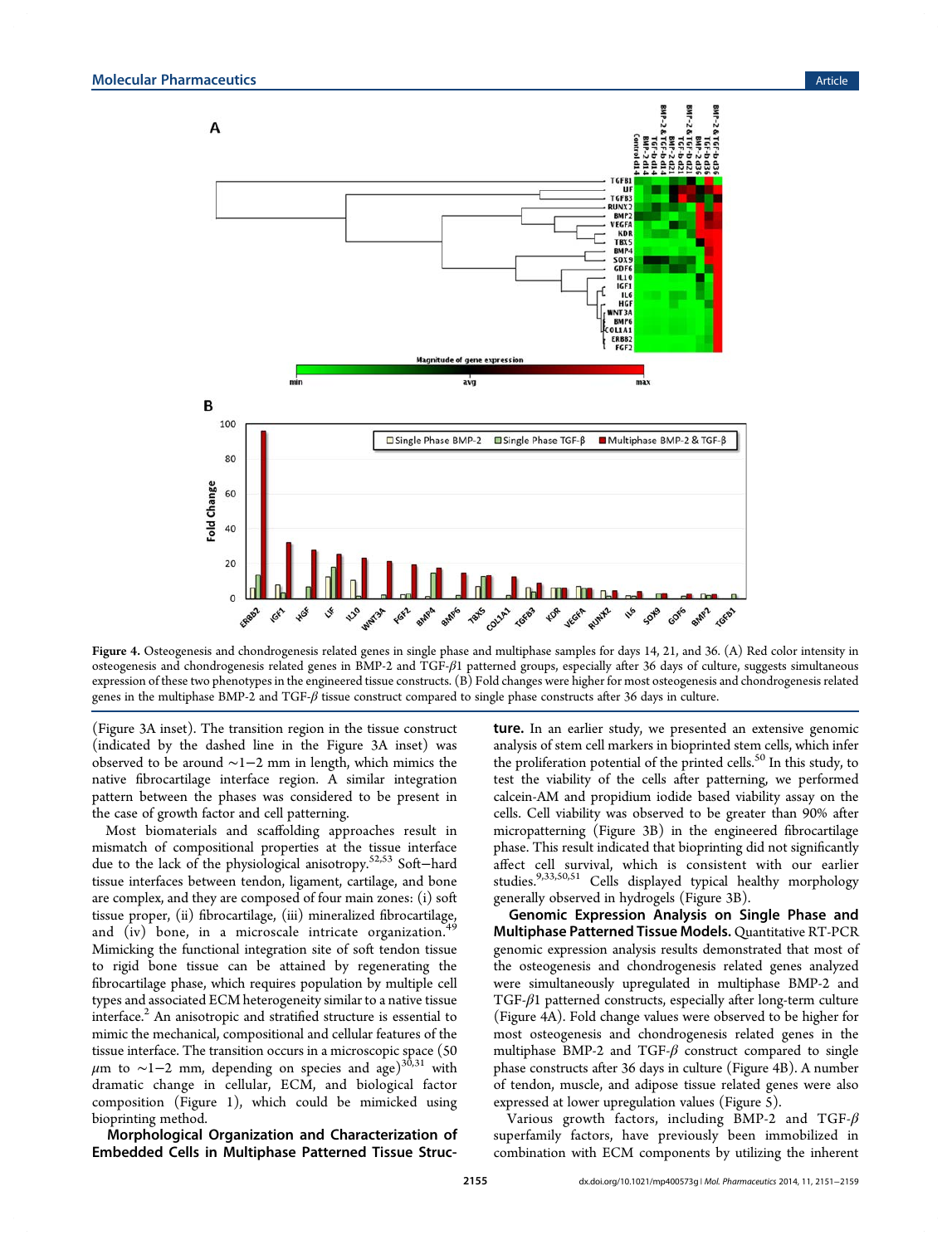<span id="page-5-0"></span>

Figure 5. Genomic expression analysis results presented as a clustergram after three different culture durations (days 14, 21, and 36) for both single phase and multiphase patterning.

binding ability of these cytokines and ECM components.<sup>[54,55](#page-8-0)</sup> These factors were used in combination with bioprinting to form 2D structures to study the response and differentiation of cells,

which were seeded postprinting.<sup>[56,57](#page-8-0)</sup> In this study we incorporated BMP-2 and TGF- $\beta$ 1 in photo-cross-linkable gelatin based hydrogel matrix in combination with hMSCs as a Bioink to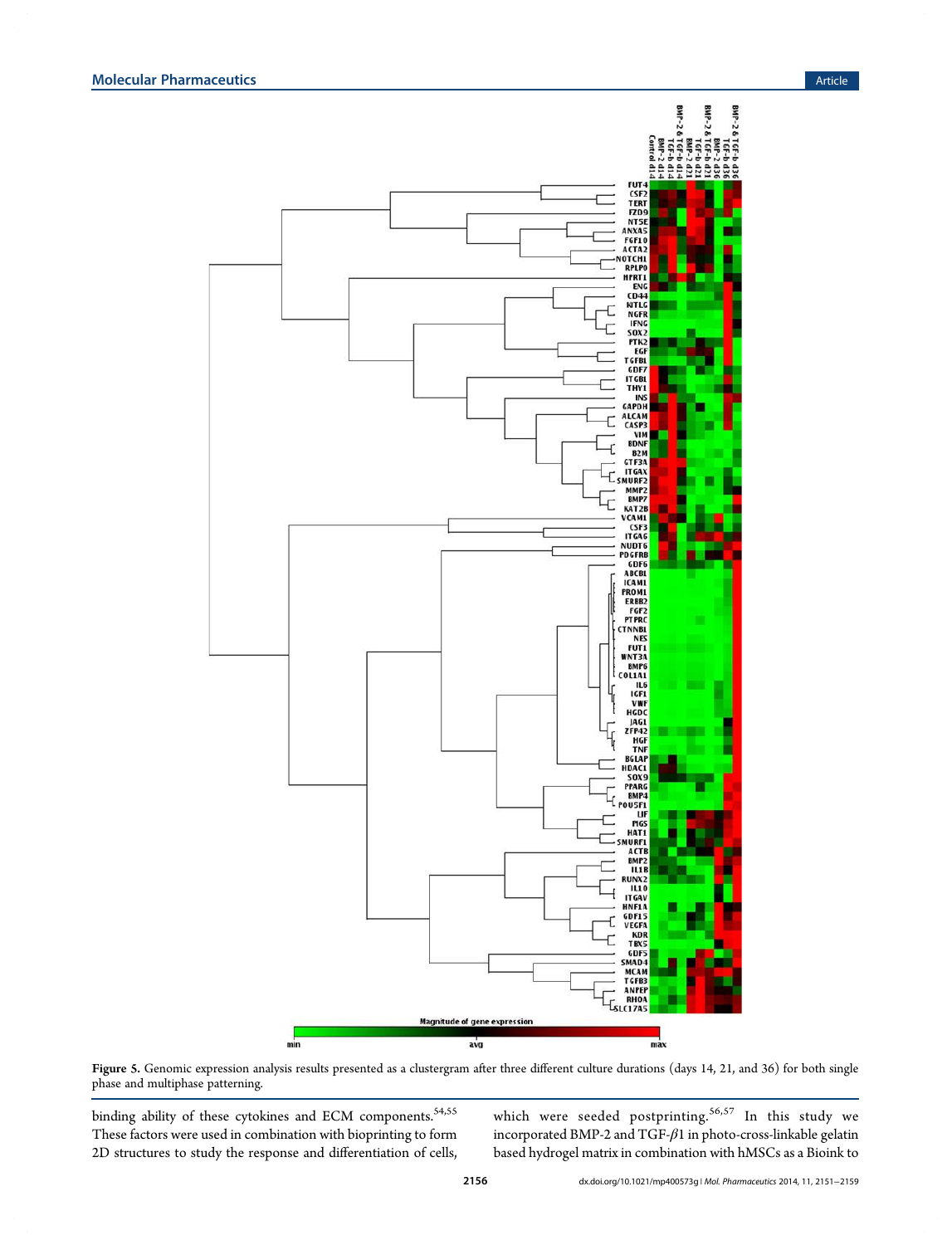#### <span id="page-6-0"></span>Molecular Pharmaceutics Article

form multiphase 3D tissue models. With this 3D tissue structure, we studied phenotypic differentiation and genomic expression of embedded hMSCs toward bone and cartilage, mimicking the fibrocartilage phase in skeletal system.

Phenotypic Pathway and Network Analysis Based on Genomic Expression Data. General pathway analysis was performed on genomic expression data to obtain a comprehensive list of all the differentiation related pathways involved in the engineered tissue model, which is an approach directly related to drug discovery and development. Activation of differentiation related mechanisms, via signaling pathways, including TGF, Wnt, BMP, and vascular endothelial growth factor (VEGF), were analyzed and presented for qRT-PCR results obtained at day 14 (Figure S1 in the Supporting Information), day 21 (Figure S2 in the Supporting Information), and day 36 (Figure S3 in the Supporting Information), with references to the relevant literature. The specific genes identified in each analysis and the statistical  $p$ -values calculated by the GeneGo software are presented in Tables S1−S9 in the Supporting Information. These results demonstrated that, at all the time points, differentiation related pathways were activated in the engineered fibrocartilage tissues via bone and cartilage related signaling pathways, including TGF, Wnt, BMP, and VEGF (Figures S1−S4 in the Supporting Information). In the light of the various pathways observed in this study, future studies are needed that focus on specific relevant pathways involved in differentiation of hMSCs in engineered interface tissues. The approach and the results presented in this work are directly relevant to development of new in vitro functional models based on stem cells and their use in drug discovery.

#### ■ SUMMARY AND CONCLUSIONS

We present the application of emerging bioprinting technology in engineering anisotropic multiphase 3D tissue models with potential impact in in vitro drug testing, discovery, and development. We designed a biochemical gradient with microscale gels encapsulating hMSCs and growth factors in an organization that aims to mimic the native fibrocartilage phase. Quantitative RT-PCR analysis showed that the hMSCs displayed an upregulation of osteogenesis and chondrogenesis related genes simultaneously in the 3D fibrocartilage model. Phenotypic pathway and network analysis results were presented based on the genomic expression data obtained from the model. Bioprinted microscale anisotropic tissue structures can potentially be utilized as functional in vitro 3D tissue models and platforms for high-throughput pharmaceutical testing and validation studies. Functional tissue models coupled with comprehensive genomic expression analysis on high-content biomarkers via bioinformatics data mining tools open new venues in drug testing and discovery. These methods and platforms would ultimately allow the use of a patient's own cells for generating personalized in vitro functional tissue models as testbeds for assessing drug candidates and therapeutics.

### ■ ASSOCIATED CONTENT

#### **6** Supporting Information

Pathway maps, map folder results, tables of GO processes, tables of pathway maps, and tables of process networks. This material is available free of charge via the Internet at [http://pubs.acs.org.](http://pubs.acs.org)

#### ■ AUTHOR INFORMATION

Corresponding Author

\*E-mail: [umut@case.edu,](mailto:umut@case.edu) [udemirci@rics.bwh.harvard.edu.](mailto:udemirci@rics.bwh.harvard.edu)

#### **Notes**

The authors declare the following competing financial interest(s): Utkan Demirci (U.D.) is a founder of, and has an equity interest in, DXNow, a company that is developing microfluidic and imaging technologies for point-of-care diagnostic solutions. U.D.'s interests were reviewed and are managed by the Brigham and Women's Hospital and Partners HealthCare in accordance with their conflict of interest policies.

## ■ ACKNOWLEDGMENTS

This work was conducted with support from Harvard Catalyst, The Harvard Clinical and Translational Science Center (National Center for Research Resources and the National Center for Advancing Translational Sciences, National Institutes of Health Award 8UL1TR000170-05 and financial contributions from Harvard University and its affiliated academic health care centers). The content is solely the responsibility of the authors and does not necessarily represent the official views of Harvard Catalyst, Harvard University and its affiliated academic health care centers, or the National Institutes of Health. Utkan Demirci (U.D.) acknowledges that this material is based in part upon work supported by the National Science Foundation under NSF CAREER Award Number 1150733 and NIH R21HL112114. Any opinions, findings, and conclusions or recommendations expressed in this material are those of the authors and do not necessarily reflect the views of the National Science Foundation.

#### ■ REFERENCES

(1) Langer, R.; Vacanti, J. P. Tissue Engineering. Science 1993, 260 (5110), 920−926.

(2) Mikos, A. G.; Herring, S. W.; Ochareon, P.; Elisseeff, J.; Lu, H. H.; Kandel, R.; Schoen, F. J.; Toner, M.; Mooney, D.; Atala, A.; Van Dyke, M. E.; Kaplan, D.; Vunjak-Novakovic, G. Engineering complex tissues. Tissue Eng. 2006, 12 (12), 3307−39.

(3) Tasoglu, S.; Gurkan, U. A.; Wang, S.; Demirci, U. Manipulating biological agents and cells in micro-scale volumes for applications in medicine. Chem. Soc. Rev. 2013, 42 (13), 5788−808.

(4) Gurkan, U. A.; Fan, Y.; Xu, F.; Erkmen, B.; Urkac, E. S.; Parlakgul, G.; Bernstein, J.; Xing, W.; Boyden, E. S.; Demirci, U. Simple precision creation of digitally specified, spatially heterogeneous, engineered tissue architectures. Adv. Mater. 2013, 25 (8), 1192−8.

(5) Gurkan, U. A.; Tasoglu, S.; Kavaz, D.; Demirel, M. C.; Demirci, U. Emerging technologies for assembly of microscale hydrogels. Adv. Healthcare Mater. 2012, 1 (2), 149−58.

(6) Gurkan, U. A.; Golden, R.; Kishore, V.; Riley, C. P.; Adamec, J.; Akkus, O. Immune and inflammatory pathways are involved in inherent bone marrow ossification. Clin. Orthop. Relat. Res. 2012, 470 (9), 2528− 40.

(7) Xu, F.; Inci, F.; Mullick, O.; Gurkan, U. A.; Sung, Y.; Kavaz, D.; Li, B.; Denkbas, E. B.; Demirci, U. Release of magnetic nanoparticles from cell-encapsulating biodegradable nanobiomaterials. ACS Nano 2012, 6 (8), 6640−9.

(8) Xu, F.; Finley, T. D.; Turkaydin, M.; Sung, Y.; Gurkan, U. A.; Yavuz, A. S.; Guldiken, R. O.; Demirci, U. The assembly of cell-encapsulating microscale hydrogels using acoustic waves. Biomaterials 2011, 32 (31), 7847−55.

(9) Moon, S.; Ceyhan, E.; Gurkan, U. A.; Demirci, U. Statistical modeling of single target cell encapsulation. PLoS One 2011, 6 (7), e21580.

(10) Xu, F.; Wu, J.; Wang, S.; Durmus, N. G.; Gurkan, U. A.; Demirci, U. Microengineering methods for cell-based microarrays and highthroughput drug-screening applications. Biofabrication 2011, 3 (3), 034101.

(11) Xu, F.; Sridharan, B.; Durmus, N. G.; Wang, S.; Yavuz, A. S.; Gurkan, U. A.; Demirci, U. Living bacterial sacrificial porogens to engineer decellularized porous scaffolds. PLoS One 2011, 6 (4), e19344.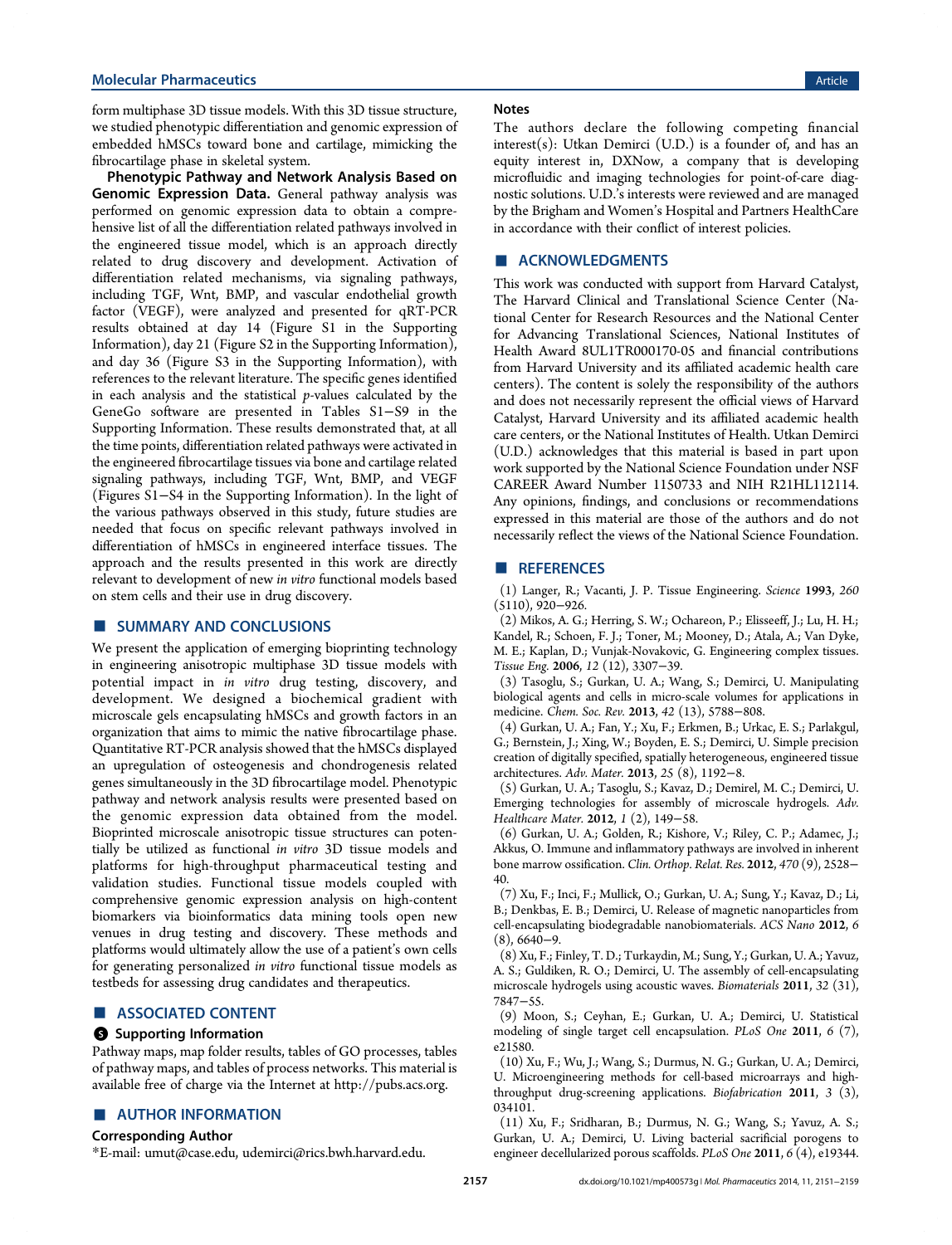<span id="page-7-0"></span>(12) Xu, F.; Beyazoglu, T.; Hefner, E.; Gurkan, U. A.; Demirci, U. Automated and adaptable quantification of cellular alignment from microscopic images for tissue engineering applications. Tissue Eng., Part C 2011, 17 (6), 641−9.

(13) Gurkan, U. A.; Kishore, V.; Condon, K. W.; Bellido, T. M.; Akkus, O. A scaffold-free multicellular three-dimensional in vitro model of osteogenesis. Calcif. Tissue Int. 2011, 88 (5), 388−401.

(14) Gurkan, U. A.; Krueger, A.; Akkus, O. Ossifying bone marrow explant culture as a three-dimensional mechanoresponsive in vitro model of osteogenesis. Tissue Eng., Part A 2011, 17 (3−4), 417−28.

(15) Gurkan, U. A.; Cheng, X.; Kishore, V.; Uquillas, J. A.; Akkus, O. Comparison of morphology, orientation, and migration of tendon derived fibroblasts and bone marrow stromal cells on electrochemically aligned collagen constructs. J. Biomed. Mater. Res., Part A 2010, 94 (4), 1070−9.

(16) Gurkan, U. A.; Gargac, J.; Akkus, O. The sequential production profiles of growth factors and their relations to bone volume in ossifying bone marrow explants. Tissue Eng., Part A 2010, 16 (7), 2295−306.

(17) Peck, Y.; Wang, D.-A. Three-dimensionally engineered biomimetic tissue models for in vitro drug evaluation: delivery, efficacy and toxicity. Expert Opin. Drug Delivery 2013, 10 (3), 369−83.

(18) Chang, R.; Emami, K.; Wu, H.; Sun, W. Biofabrication of a threedimensional liver micro-organ as an in vitro drug metabolism model. Biofabrication 2010, 2 (4), 045004.

(19) Prestwich, G. D. Evaluating drug efficacy and toxicology in three dimensions: using synthetic extracellular matrices in drug discovery. Acc. Chem. Res. 2008, 41 (1), 139−48.

(20) Birgersdotter, A.; Sandberg, R.; Ernberg, I. Gene expression perturbation in vitro - A growing case for three-dimensional (3D) culture systems. Semin. Cancer Biol. 2005, 15 (5), 405−412.

(21) Tibbitt, M. W.; Anseth, K. S. Hydrogels as Extracellular Matrix Mimics for 3D Cell Culture. Biotechnol. Bioeng. 2009, 103 (4), 655−63.

(22) Geckil, H.; Xu, F.; Zhang, X. H.; Moon, S.; Demirci, U. Engineering hydrogels as extracellular matrix mimics. Nanomedicine 2010, 5 (3), 469−84.

(23) Calvert, P. Materials science. Printing cells. Science 2007, 318 (5848), 208−9.

(24) Khademhosseini, A.; Langer, R.; Borenstein, J.; Vacanti, J. P. Microscale technologies for tissue engineering and biology. Proc. Natl. Acad. Sci. U.S.A. 2006, 103 (8), 2480−7.

(25) Jakab, K.; Norotte, C.; Marga, F.; Murphy, K.; Vunjak-Novakovic, G.; Forgacs, G. Tissue engineering by self-assembly and bio-printing of living cells. Biofabrication 2010, 2 (2), 022001.

(26) Rodeo, S. A.; Suzuki, K.; Deng, X. H.; Wozney, J.; Warren, R. F. Use of recombinant human bone morphogenetic protein-2 to enhance tendon healing in a bone tunnel. Am. J. Sports Med. 1999, 27 (4), 476− 88.

(27) Mutsuzaki, H.; Sakane, M.; Nakajima, H.; Ito, A.; Hattori, S.; Miyanaga, Y.; Ochiai, N.; Tanaka, J. Calcium-phosphate-hybridized tendon directly promotes regeneration of tendon-bone insertion. J. Biomed. Mater. Res., Part A 2004, 70 (2), 319−27.

(28) Cooper, J. A.; Lu, H. H.; Ko, F. K.; Freeman, J. W.; Laurencin, C. T. Fiber-based tissue-engineered scaffold for ligament replacement: design considerations and in vitro evaluation. Biomaterials 2005, 26 (13), 1523−32.

(29) Sant, S.; Hancock, M. J.; Donnelly, J. P.; Iyer, D.; Khademhosseini, A. Biomimetic gradient hydrogels for tissue engineering. Can. J. Chem. Eng. 2010, 88 (6), 899−911.

(30) Cooper, R. R.; Misol, S. Tendon and Ligament Insertion. A Light and Electron Microscopic Study. J. Bone Jt. Surg., Am. Vol. 1970, A 52  $(1), 1-20.$ 

(31) Wang, I. N. E.; Mitroo, S.; Chen, F. H.; Lu, H. H.; Doty, S. B. Agedependent changes in matrix composition and organization at the ligament-to-bone insertion. J. Orthop. Res. 2006, 24 (8), 1745−55.

(32) Lu, H. H.; Subramony, S. D.; Boushell, M. K.; Zhang, X. Z. Tissue Engineering Strategies for the Regeneration of Orthopedic Interfaces. Ann. Biomed. Eng. 2010, 38 (6), 2142−54.

(33) Moon, S.; Hasan, S. K.; Song, Y. S.; Xu, F.; Keles, H. O.; Manzur, F.; Mikkilineni, S.; Hong, J. W.; Nagatomi, J.; Haeggstrom, E.;

Khademhosseini, A.; Demirci, U. Layer by Layer Three-Dimensional Tissue Epitaxy by Cell-Laden Hydrogel Droplets. Tissue Eng., Part C 2010, 16 (1), 157−66.

(34) Fabien, G.; Mironov, V.; Nakamura, M. Bioprinting is coming of age: report from the International Conference on Bioprinting and Biofabrication in Bordeaux (3B′09). Biofabrication 2010, 2 (1), 010201.

(35) Nakamura, M.; Kobayashi, A.; Takagi, F.; Watanabe, A.; Hiruma, Y.; Ohuchi, K.; Iwasaki, Y.; Horie, M.; Morita, I.; Takatani, S. Biocompatible inkjet printing technique for designed seeding of individual living cells. Tissue Eng. 2005, 11 (11−12), 1658−66.

(36) Boland, T.; Xu, T.; Damon, B.; Cui, X. Application of inkjet printing to tissue engineering. Biotechnol. J. 2006, 1 (9), 910−7.

(37) Barron, J. A.; Wu, P.; Ladouceur, H. D.; Ringeisen, B. R. Biological laser printing: a novel technique for creating heterogeneous 3 dimensional cell patterns. Biomed. Microdevices 2004, 6 (2), 139−47.

(38) Ceyhan, E.; Xu, F.; Gurkan, U. A.; Emre, A. E.; Turali, E. S.; El Assal, R.; Acikgenc, A.; Wu, C. A. M.; Demirci, U. Prediction and control of number of cells in microdroplets by stochastic modeling. Lab Chip 2012, 12 (22), 4884−93.

(39) Durmus, N. G.; Tasoglu, S.; Demirci, U. Bioprinting Functional droplet networks. Nat. Mater. 2013, 12 (6), 478−9.

(40) Gurkan, U. A.; Sung, Y.; El Assal, R.; Xu, F.; Trachtenberg, A.; Kuo, W.; Demirci, U. Bioprinting anisotropic stem cell microenvironment. J. Tissue Eng. Regener. Med. 2012, 6 (S1), 366−6.

(41) Tasoglu, S.; Demirci, U. Bioprinting for stem cell research. Trends Biotechnol. 2013, 31 (1), 10−9.

(42) Xu, F.; Celli, J.; Rizvi, I.; Moon, S.; Hasan, T.; Demirci, U. A threedimensional in vitro ovarian cancer coculture model using a highthroughput cell patterning platform. Biotechnol. J. 2011, 6 (2), 204−12. (43) Xu, F.; Sridharan, B.; Wang, S. Q.; Gurkan, U. A.; Syverud, B.; Demirci, U. Embryonic stem cell bioprinting for uniform and controlled size embryoid body formation. Biomicrofluidics 2011, DOI: 10.1063/ 1.3580752.

(44) Xu, F.; Wu, J. H.; Wang, S. Q.; Durmus, N. G.; Gurkan, U. A.; Demirci, U. Microengineering methods for cell-based microarrays and high-throughput drug-screening applications. Biofabrication 2011, DOI: 10.1088/1758-5082/3/3/034101.

(45) Bianco, P.; Riminucci, M.; Gronthos, S.; Robey, P. G. Bone marrow stromal stem cells: Nature, biology, and potential applications. Stem Cells 2001, 19 (3), 180−92.

(46) Prockop, D. J. Marrow stromal cells as steam cells for nonhematopoietic tissues. Science 1997, 276 (5309), 71−4.

(47) Gunther, E. C.; Stone, D. J.; Rothberg, J. M.; Gerwien, R. W. A quantitative genomic expression analysis platform for multiplexed in vitro prediction of drug action. Pharmacogenomics J. 2005, 5 (2), 126− 34.

(48) Hughes, T. R.; Marton, M. J.; Jones, A. R.; Roberts, C. J.; Stoughton, R.; Armour, C. D.; Bennett, H. A.; Coffey, E.; Dai, H.; He, Y. D.; Kidd, M. J.; King, A. M.; Meyer, M. R.; Slade, D.; Lum, P. Y.; Stepaniants, S. B.; Shoemaker, D. D.; Gachotte, D.; Chakraburtty, K.; Simon, J.; Bard, M.; Friend, S. H. Functional discovery via a compendium of expression profiles. Cell 2000, 102 (1), 109−26.

(49) Wopenka, B.; Kent, A.; Pasteris, J. D.; Yoon, Y.; Thomopoulos, S. The tendon-to-bone transition of the rotator cuff: a preliminary Raman spectroscopic study documenting the gradual mineralization across the insertion in rat tissue samples. Appl. Spectrosc. 2008, 62 (12), 1285−94.

(50) Moon, S.; Kim, Y.-G.; Dong, L.; Lombardi, M.; Haeggstrom, E.; Jensen, R.V.; Hsiao, L.-L.; Demirci, U. Drop-on-Demand Single Cell Isolation and Total RNA Analysis. PLoS One 2011, 6 (3), e17455.

(51) Xu, F.; Moon, S.J.; Emre, A.E.; Turali, E.S.; Song, Y.S.; Hacking, S.A.; Nagatomi, J.; Demirci, U. A droplet-based building block approach for bladder smooth muscle cell (SMC) proliferation. Biofabrication 2010, DOI: 10.1088/1758-5082/2/1/014105.

(52) Rodeo, S. A.; Arnoczky, S. P.; Torzilli, P. A.; Hidaka, C.; Warren, R. F. Tendon-healing in a bone tunnel. A biomechanical and histological study in the dog. J. Bone Jt. Surg. Am. 1993, 75 (12), 1795−803.

(53) Silva, M. J.; Thomopoulos, S.; Kusano, N.; Zaegel, M. A.; Harwood, F. L.; Matsuzaki, H.; Havlioglu, N.; Dovan, T. T.; Amiel, D.; Gelberman, R. H. Early healing of flexor tendon insertion site injuries: